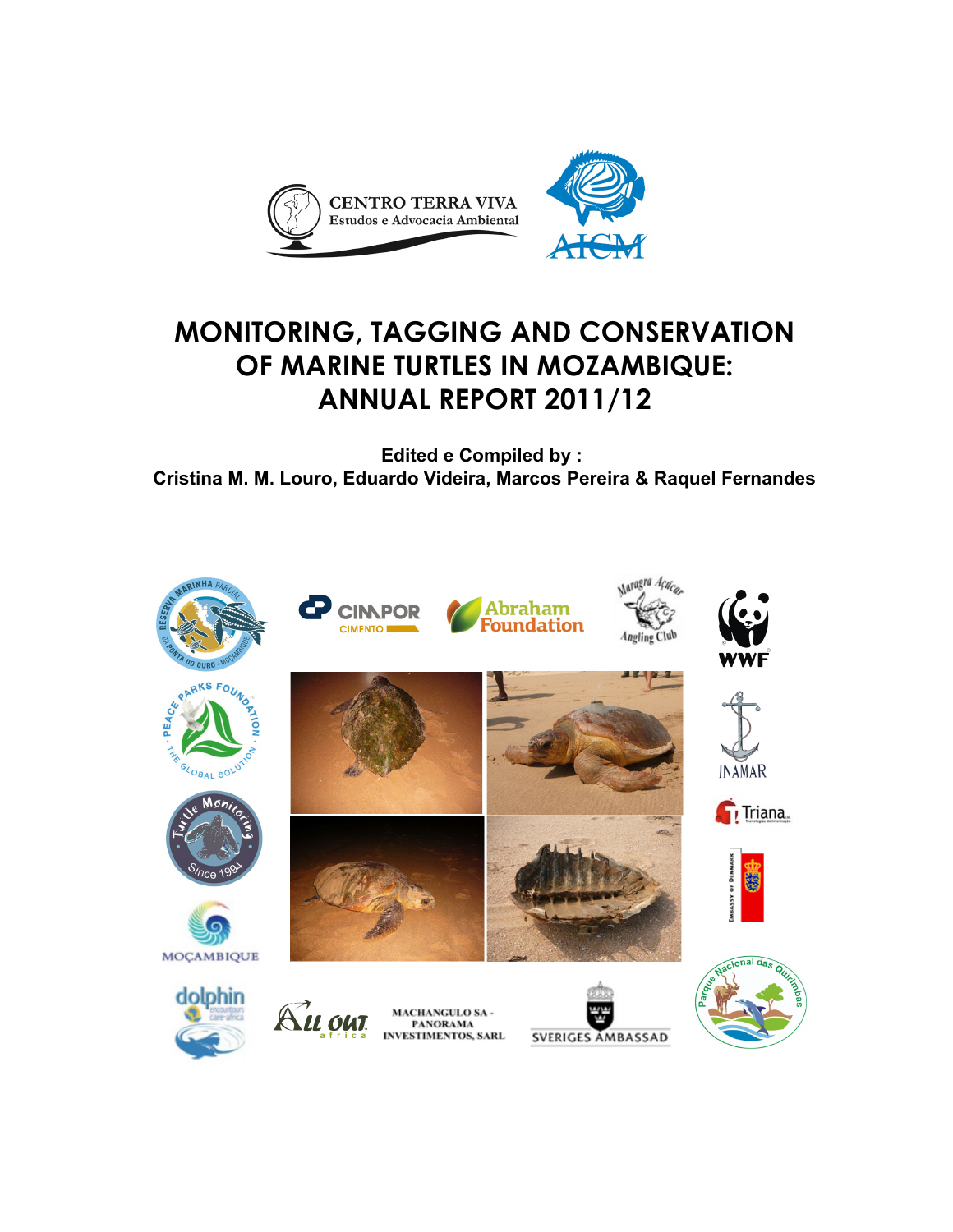# **MONITORING, TAGGING AND CONSERVATION OF MARINE TURTLES IN MOZAMBIQUE: ANUAL REPORT 2010/11**

**Edited e Compiled by:** 

### Cristina M. M. Louro<sup>1</sup>, Eduardo J S Videira<sup>2</sup>, Marcos A M Pereira<sup>2</sup>e Raquel Fernandes<sup>1</sup>

<sup>1</sup> Centro Terra Viva – Estudos e Advocacia Ambiental (CTV), Maputo

<sup>2</sup> Associação para Investigação Costeira e Marinha (AICM), Maputo

#### **Citation**

Louro, C M M, E J S Videira, M A M Pereira, R Fernandes (2012) Monitoring, tagging and conservation of marine turtles in Mozambique: annual report 2011/12. Maputo. CTV/AICM

#### **Cover photographs**

1-3: Loggerhead turtle (Caretta caretta), RMPPO (Marcos A. M. Pereira 2012)

4: Loggerhead turtle carapace (*Caretta caretta*), Inhaca Island (Marcos A. M. Pereira 2012)

*The& opinions,& positions& and& points& of& view& expressed& in& this& document,& are& those& of& the& authors& and& do& not& necessarily&reflect& those& of& governmental& institutions,& private& sector& or& civil& society&which& contributed& to& the&*  $e$ *laboration of this report.* 

Maputo, October 2012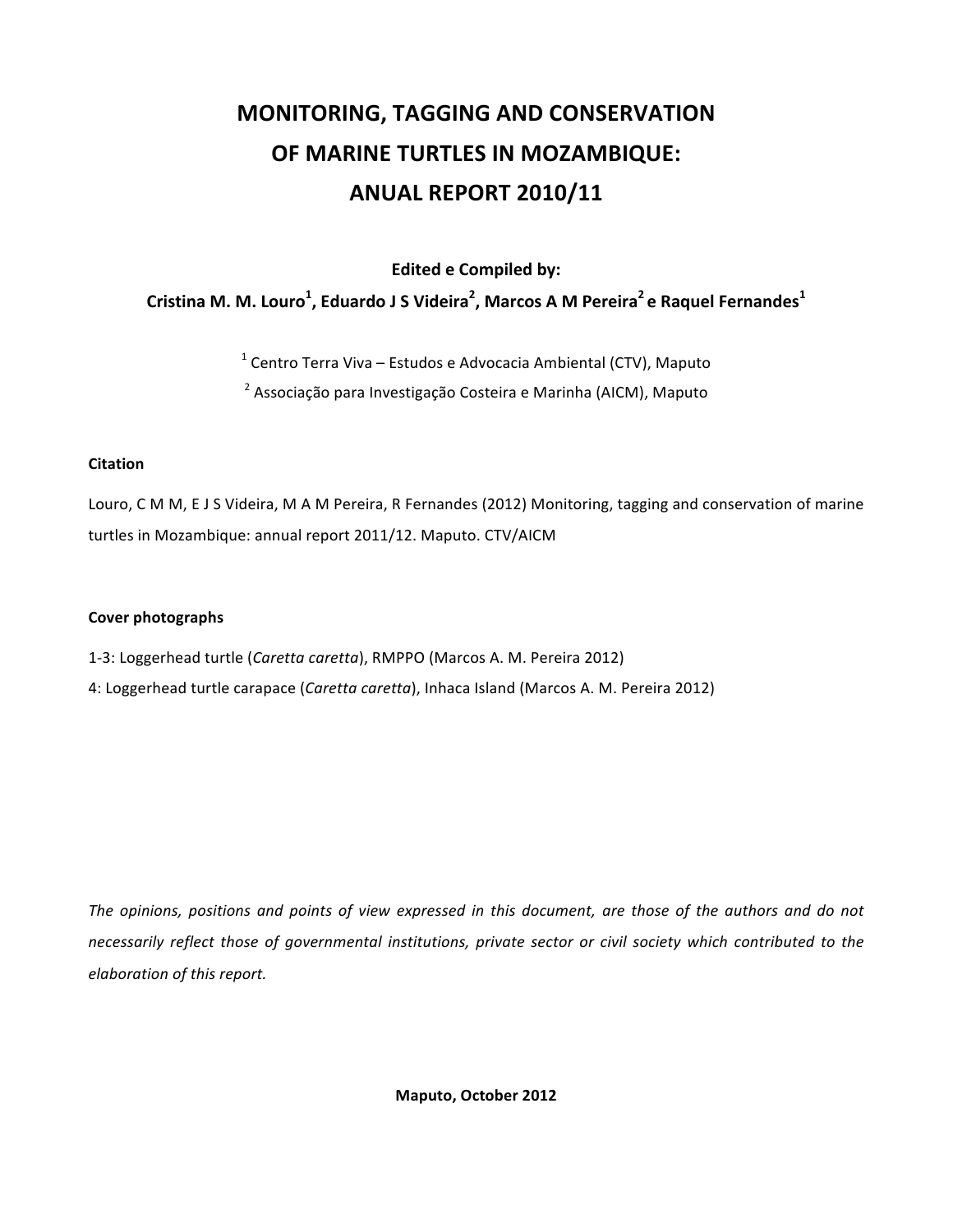### **SUMMARY**

The 2011/12 season recorded a total of 1122 nests. Of these nests, around 82% were recorded in the southern part of the country, from Cabo de São Sebastião to Ponta do Ouro, and the remaining 18% of the nests were recorded in the northern part of the country, between Vamizi and Rongui islands – Quirimbas National Park. The majority of these nests were recorded between Ponta do Ouro and Cabo de Santa Maria (75%) and in the Vamizi and Rongui Islands (17%). Once again, demonstrating the importance of these two areas as marine turtle nesting sites in Mozambique.

In terms of the number of nests laid per species, C. caretta (loggerhead turtle) was the dominant (845), followed by *C. mydas* (green turtle, 204) and *D. coriacea* (leatherback turtle, 61). The area from Ponta do Ouro to Cabo de Santa Maria recorded 784 nests of *C. caretta* and 56 nests of *D. coriacea*, while Vamizi and Rongui islands recorded a total of 192 C. mydas nests.

Marine turtle eggs and hatchlings monitoring data was not included in the present report due to the fact that it is still showing difficulties in its implementation, more precisely in the methods being applied to collect and record data.

On the other hand, tagging continues to be implemented only from Ponta do Ouro to Cabo de Santa Maria and Vamizi and Rongui islands. During the current season, a total of 201 marine turtles were tagged, of which 89% were tagged in the Ponta do Ouro to Cabo de Santa Maria area. As it happened in the last season, the most tagged species was *C. caretta* (84%), followed by *C. mydas* (11%) and *D. coriacea*"(5%).

Although marine turtle slaughter continues to be a serious problem that occurs all along the coast, only 14 dead marine turtles were reported, which obviously represents an under estimation of the real number of marine turtles that are being killed annually. For the second consecutive season the area between Ponta do Ouro and Cabo de Santa Maria did not record any mortality caused by anthropogenic actions, possibly because the Ponta do Ouro Marine Partial Reserve (POMPR) considers marine turtle monitoring and conservation activities to be of a priority. The same can be said for the work that has been developed in the Vamizi and Rongui islands throughout the years. Though, nest loss due to natural causes (mainly inundation by the sea) in Vamizi and Rongui islands is still of concern (34).

The present report shows a reduction in the number of areas involved and supporting the monitoring and conservation programme. Areas like Inhaca Island and Bazaruto Archipelago National Park (BANP), which conducted marine turtle monitoring during the  $2011/12$  season, were not able to provide monitoring data. While in areas like Macaneta, Xai-Xai and Závora to Macanza, monitoring was not conducted due to financial restrictions.

2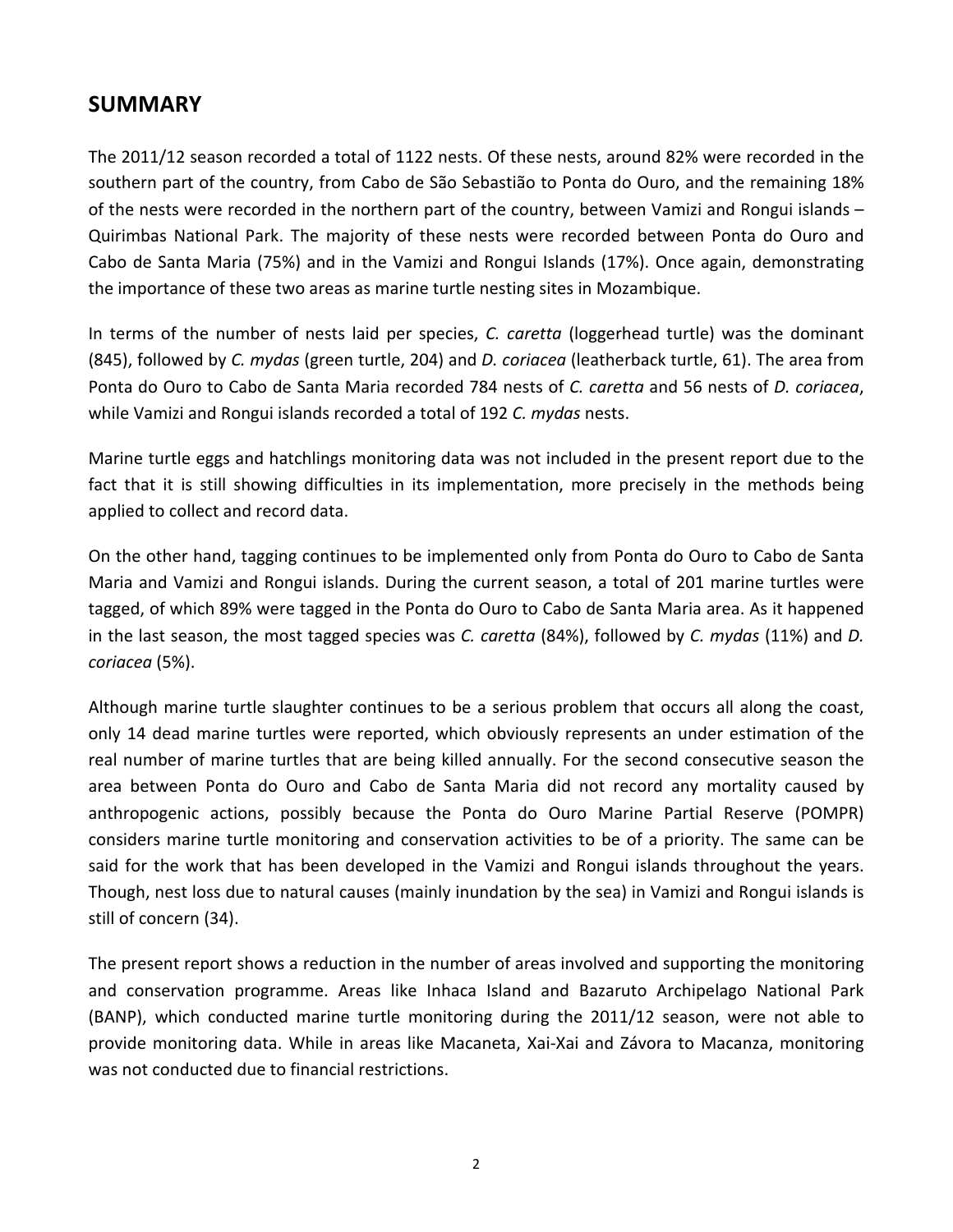A few of the areas that did provide monitoring data, such as Zavala, Ilhas Primeiras and Segundas and Quirimbas National Park (QNP) still show data that is deficient. Thus showing, that these valuable areas require greater support in the implementation of the monitoring and conservation programme.

Finally, one of the alternatives to surpass all the obstacles that the monitoring and conservation programme in Mozambique is currently facing, and which has been thoroughly highlighted in the last annual reports as fundamental, is to secure long-term financial support. It is believed that it will provide for greater collaboration, communication and data sharing between local communities, projects and institutions involved in the monitoring and conservation of marine turtles in Mozambique.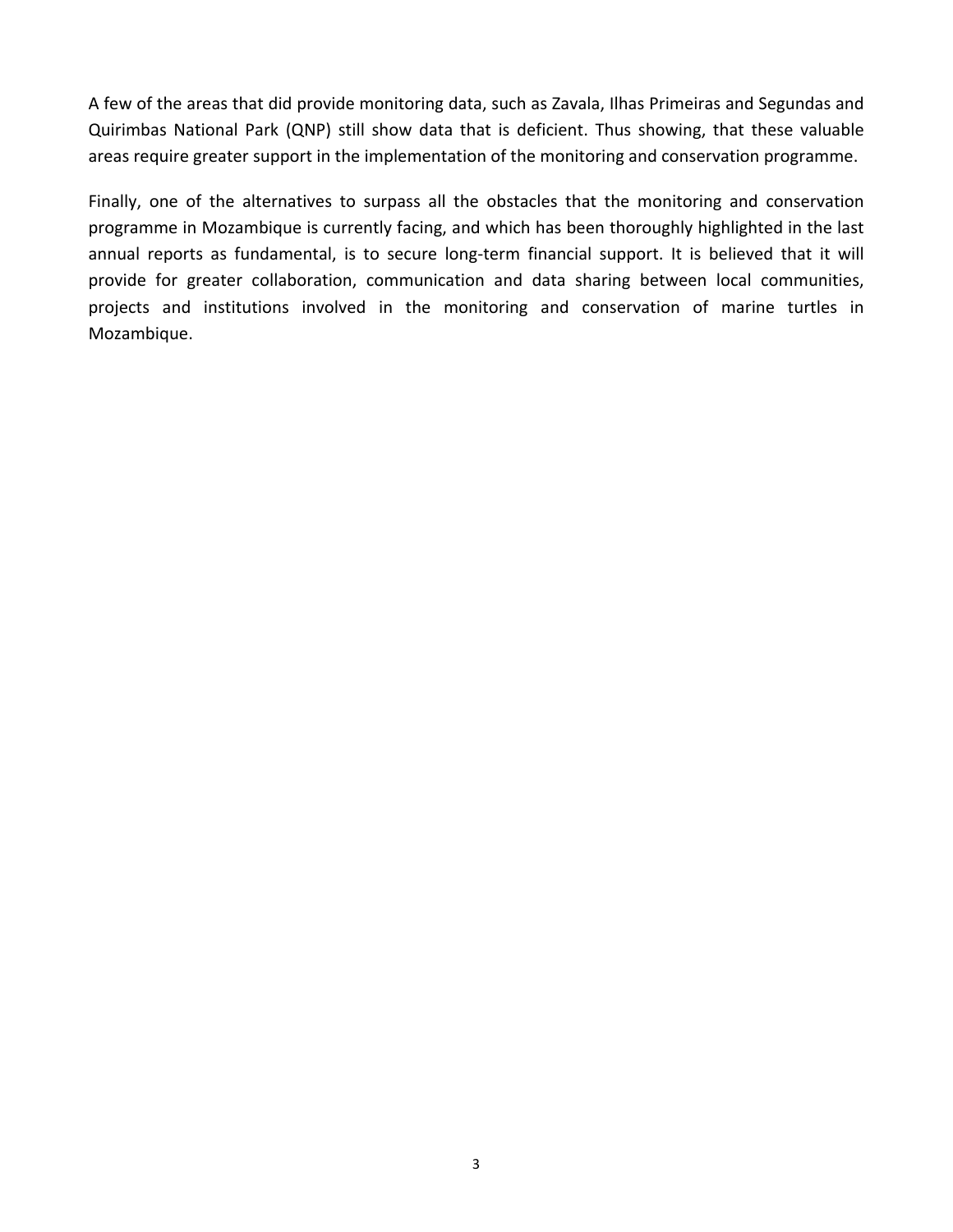## **ACKNOWLEDGEMENTS**

The following individuals and institutions deserve a special acknowledgement for their collaboration, material and financial support, data sharing and any other kind of support offered:

- Abraham Foundation, Eleonor Nemert;
- Agro Alfa, S.A., Jacinto Mutemba, José Alves and Marisol Paulo;
- All Out Africa, Jess Wiliams and volunteers;
- Andrew Lewis;
- Muhate and Mussacate Community Associations and Zavala monitors;
- Bongani Mabuza, Ramiro dos Reis and monitors from Ponta Dobela to Ponta Mucombo;
- Centro Cooperativo Sueco, Diamantino Nhampossa and technical team;
- Cimentos de Moçambique and Ilídio Diniz;
- Dolphin Encounters, Angie Gullan, Diana Rocha and Ponta do Ouro monitors;
- Dr. Robert Kylie (Scotty);
- Humble Africa and Rick Stadler;
- INAMAR Bilene, Carlos Barreto, Pelágio Duvane, Aurélio Mandlhaze and Bilene fiscals;
- Isabel Marques da Silva, Joana Trindade and Vamizi and Rongui Islands monitors;
- LM Radio and Rádio Cidade;
- Machangulo Group, Mark Strydom and monitors from Ponta Mucombo to Cabo de Santa Maria;
- Maragra Açucar Angling Club, António Matavele, Nico Pretorius and Manhiça monitors;
- Marcos Assane and monitors from the Angoche Fshing Association;
- Quirimbas National Park, Marcelino Denja and park rangers;
- Pierre, Stephan, Yvone and Werner Lombard;
- Promotur and Pacheco Faria;
- Ponta do Ouro Marine Partial Reserve (POMPR), Miguel Gonçalves, Álvaro Machaieie, Filimone Javane and Vicente Matsimbe;
- Rural Consult;
- White Pearl Resort (Ponta Mamoli), Lourenco Paco and Mamoli and Techobanine monitors;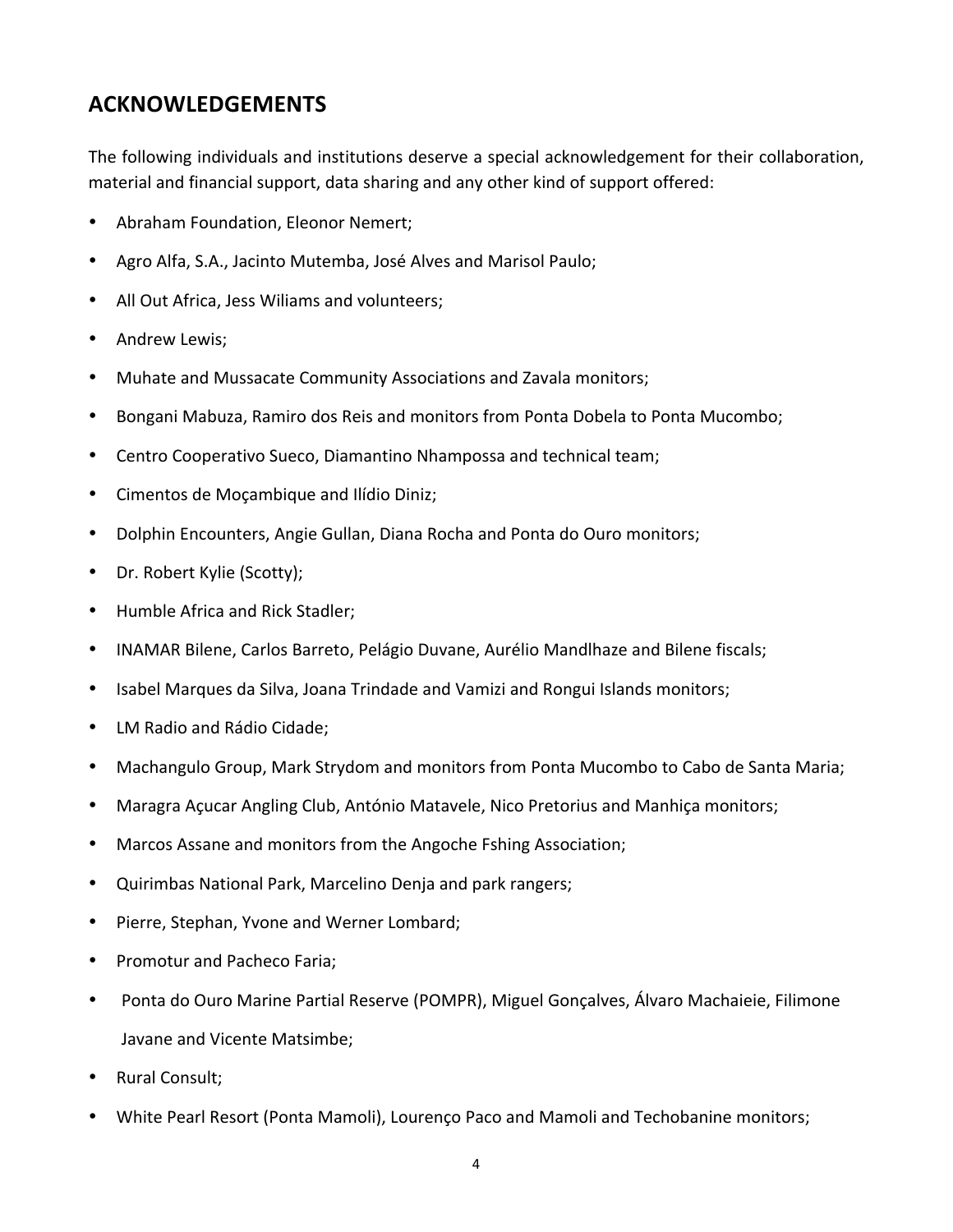### **INTRODUCTION**

The knowledge on the biology and ecology of Mozambique's marine turtle populations is still poor. As a result, the marine turtle conservation status is Mozambique is still unknown. Although protected by law in the country for more than 45 years, it is believed that marine turtles are facing a serious decline due to the lack of education, control and enforcement of existent legal intruments. Throughout the coastline, except for a few conservation areas, the accidental capture of marine turtles in fishing nets, the search for its carapace, meat and eggs is still a common practice that, unfortunately, occurs unpunished (Louro *et al.*, 2006, Videira *et al.* 2008, Pereira *et al.*, 2009, Videira *et al.*, 2010, Videira *et al.*, 2011).

This report, the fifth annual report on Monitoring, tagging and conservation of marine turtles in Mozambique, has as its main objective to present the monitoring results of the 2011/12 nesting season. The authors recognize that the data extracted from the information made available by the different monitoring programmes might contain a few gaps, thus its recommended caution in further analyses.

### **METHODOLOGY**

The methodology applied for monitoring in all areas was similar. However, and comparing to the last four nesting seasons, the 2011/12 season registered a decrease in the number of monitoring areas and total length of beach patrolled. The areas not included in the current report are: Ilha da Inhaca, Macaneta, Xai-Xai, Závora – Macanza and Bazaruto Archipelago National Park (BANP). Of the 308 km covered during the last season (~11% of the total coastline length), only 135 km were monitored (~5% of the total length of the coastline). The nesting season occurred from October 2011 to March 2012, in the south, and throughout all the year, in the north.

| Table 1.       |                     | Monitoring methods and period per monitoring area |               |                         |  |  |  |  |  |  |  |
|----------------|---------------------|---------------------------------------------------|---------------|-------------------------|--|--|--|--|--|--|--|
|                | Area                | <b>Method</b>                                     | Distance (km) | <b>Period</b>           |  |  |  |  |  |  |  |
| $\mathbf{1}$   | Ponta do Ouro       | Patrol on foot                                    | 8             | 01 Out $11 - 31$ Mar 12 |  |  |  |  |  |  |  |
| $\overline{2}$ | Malongane - Dobela  | Patrol by car                                     | 32            | 02 Dez $11 - 22$ Jan 12 |  |  |  |  |  |  |  |
|                |                     | Patrol on foot                                    |               | 01 Out 11 - 31 Mar 12   |  |  |  |  |  |  |  |
| 3              | Dobela – Mucombo    | Patrol on foot                                    | 30            | 01 Out $11 - 31$ Mar 12 |  |  |  |  |  |  |  |
| 4              | Mucombo – Sta Maria | Patrol on foot                                    | 20            | 01 Out $11 - 31$ Mar 12 |  |  |  |  |  |  |  |
| 5              | Manhiça             | Patrol by car and foot                            | 15            | 15 Out 11 - 31 Mar 12   |  |  |  |  |  |  |  |
| 6              | <b>Bilene</b>       | Patrol on foot                                    | 10            | 01 Out $11 - 31$ Mar 12 |  |  |  |  |  |  |  |
| 7              | Zavala              | Patrol on foot                                    | 20            | 01 Out $11 - 31$ Mar 12 |  |  |  |  |  |  |  |
| 8              | Tofo                | Patrol on foot                                    | N/A           | N/A                     |  |  |  |  |  |  |  |
| 9              | São Sebastião       | Patrol on foot                                    | 15            | 01 Out 11 - 28 Feb 12   |  |  |  |  |  |  |  |
| 10             | <b>PN Quirimbas</b> | Patrol on foot                                    | 10            | 04 Abr 11 - 28 Jul 11   |  |  |  |  |  |  |  |
| 11             | Vamizi/Rongui       | Patrol on foot                                    | 12            | 01 Jan $11 - 31$ Mar 12 |  |  |  |  |  |  |  |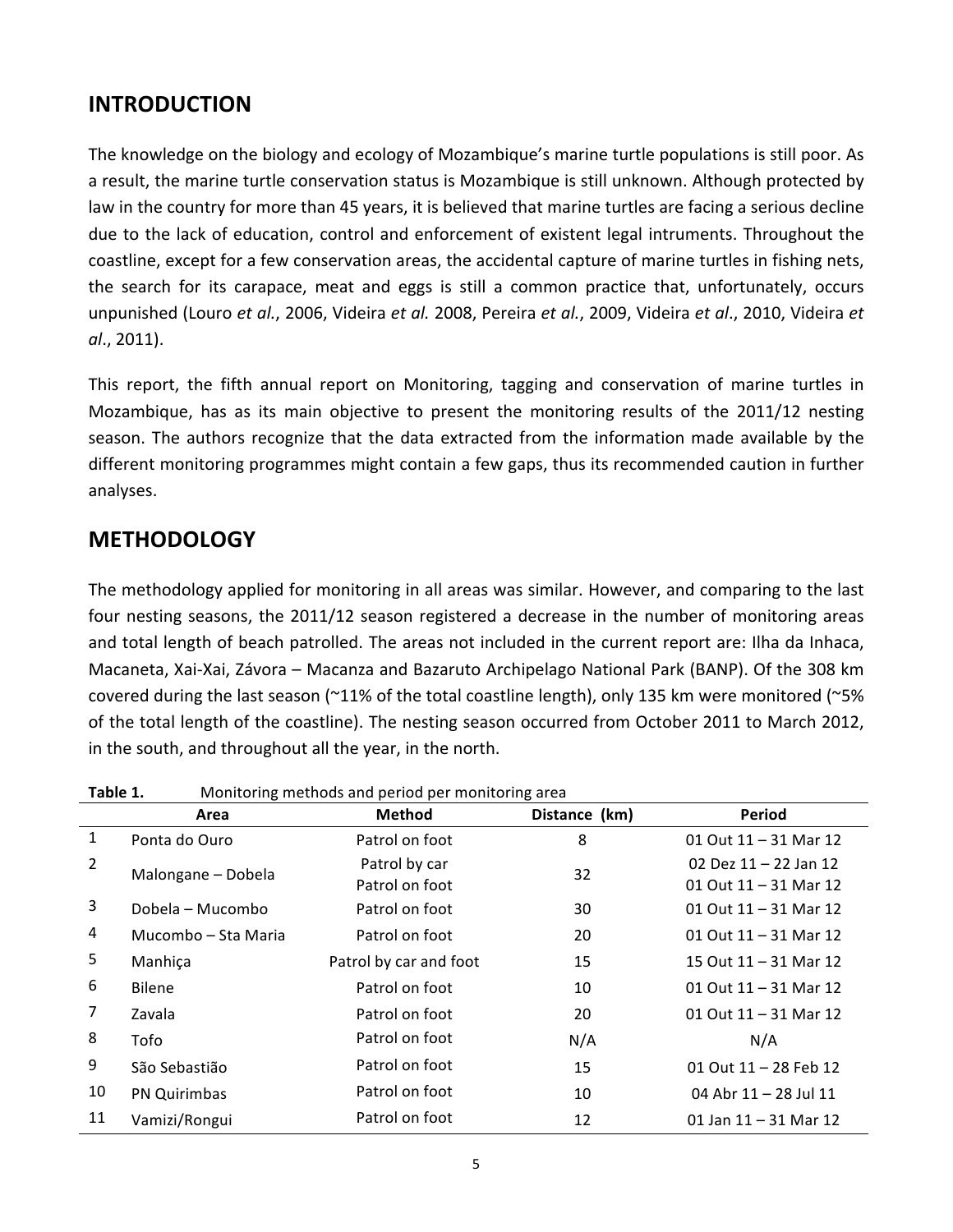# **RESULTS**

|                     | Caretta           | Chelonia | Dermochelys | Eretmochelys             | Lepidochleys | ΝI | <b>Total</b> |
|---------------------|-------------------|----------|-------------|--------------------------|--------------|----|--------------|
| Area                | Caretta           | mydas    | coriacea    | imbricata                | olivacea     |    |              |
| Ponta do Ouro       | 116               |          | 9           | $\overline{\phantom{a}}$ |              |    | 125          |
| Malongane - Dobela  | 808               |          | 32          |                          |              |    | 840          |
| Dobela - Mucombo    | 505               |          | 13          |                          |              |    | 518          |
| Mucombo - Sta Maria | 397               |          | 20          |                          |              |    | 417          |
| Manhiça             | 15                |          |             |                          |              |    | 15           |
| Bilene              | 23                |          | 5           |                          |              |    | 28           |
| Zavala              | 42                |          | 3           |                          |              | 2  | 47           |
| Tofo                | 3                 |          |             |                          |              |    | 3            |
| São Sebastião       |                   |          |             |                          |              | 14 | 14           |
| PN Quirimbas        |                   | 13       |             |                          |              |    | 13           |
| Vamizi/Rongui       | $\qquad \qquad -$ | 226      |             | $\overline{\phantom{a}}$ |              |    | 226          |
| <b>Total</b>        | 1909              | 239      | 82          |                          |              | 16 | 2246         |

#### **Table 2.** Marine turtle tracks per species and per monitoring area (NI = not identified).

### Table 3. Number of nests per species and per monitoring area (NI = not identified)

| Area                | Caretta                  | Chelonia                 | Dermochelys<br>coriacea  | Eretmochelys                 | Lepidochleys<br>olivacea | N <sub>1</sub>           | <b>Total</b> |
|---------------------|--------------------------|--------------------------|--------------------------|------------------------------|--------------------------|--------------------------|--------------|
|                     | Caretta                  | mydas                    |                          | imbricata                    |                          |                          |              |
| Ponta do Ouro       | 67                       | -                        | 9                        | $\overline{\phantom{a}}$     |                          | $\overline{\phantom{a}}$ | 76           |
| Malongane - Dobela  | 375                      | $\overline{\phantom{a}}$ | 29                       | $\overline{\phantom{a}}$     |                          | $\overline{\phantom{0}}$ | 404          |
| Dobela - Mucombo    | 167                      | $\overline{\phantom{a}}$ | $\overline{\phantom{a}}$ | $\overline{\phantom{a}}$     | $\overline{\phantom{a}}$ | $\overline{\phantom{a}}$ | 167          |
| Mucombo - Sta Maria | 175                      | $\overline{\phantom{0}}$ | 18                       | $\qquad \qquad \blacksquare$ |                          | $\overline{\phantom{a}}$ | 193          |
| Manhiça             | 15                       | $\overline{\phantom{a}}$ | $\overline{\phantom{a}}$ | $\overline{\phantom{a}}$     |                          | $\overline{\phantom{0}}$ | 15           |
| Bilene              | 18                       | $\overline{\phantom{a}}$ | 5                        | $\overline{\phantom{a}}$     | $\overline{\phantom{0}}$ | $\overline{\phantom{0}}$ | 23           |
| Zavala              | 25                       | $\overline{\phantom{0}}$ |                          | $\overline{\phantom{a}}$     |                          | 3                        | 28           |
| Tofo                | 3                        |                          |                          | $\qquad \qquad \blacksquare$ |                          | $\overline{\phantom{a}}$ | 3            |
| São Sebastião       | $\overline{\phantom{a}}$ | $\overline{\phantom{a}}$ |                          | $\overline{\phantom{a}}$     | $\overline{\phantom{0}}$ | 9                        | 9            |
| PN Quirimbas        | -                        | 12                       |                          | $\qquad \qquad \blacksquare$ |                          | $\overline{\phantom{a}}$ | 12           |
| Vamizi/Rongui       | $\overline{\phantom{a}}$ | 192                      |                          | $\overline{\phantom{a}}$     |                          | $\overline{\phantom{a}}$ | 192          |
| <b>Total</b>        | 845                      | 241                      | 61                       |                              |                          | 12                       | 1122         |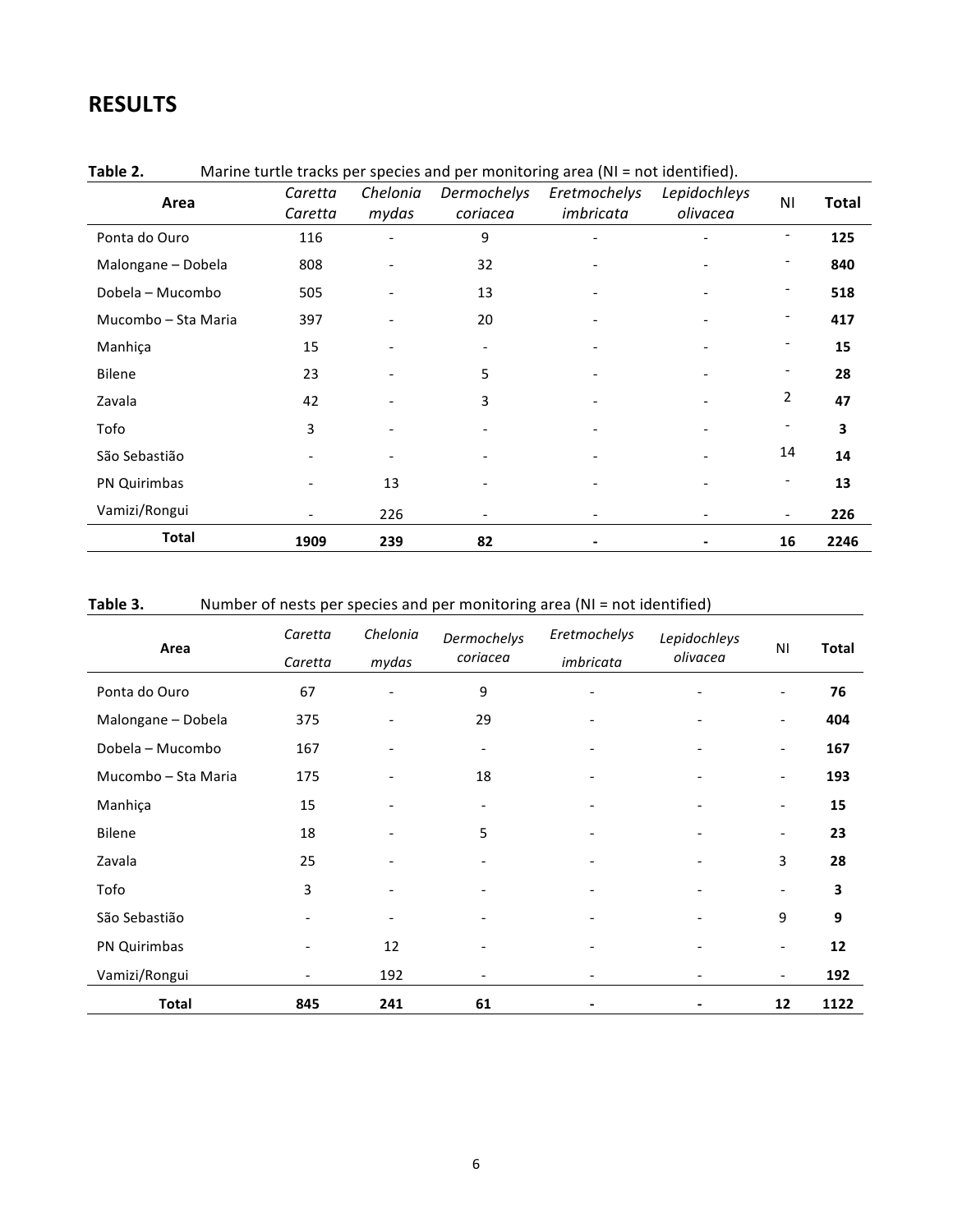| Area                | Jan          | Fev                      | Mar                      | Abr | Mai                      | Jun                      | Jul | Ago | Set                      | Out                      | Nov            | Dez |
|---------------------|--------------|--------------------------|--------------------------|-----|--------------------------|--------------------------|-----|-----|--------------------------|--------------------------|----------------|-----|
| Ponta do Ouro       | 19           | 1                        |                          |     |                          |                          |     |     | $\overline{\phantom{0}}$ | $\overline{\phantom{a}}$ | 25             | 22  |
| Malongane - Dobela  | 130          | $\mathbf{1}$             |                          |     |                          | -                        |     |     | $\overline{\phantom{a}}$ | 3                        | 35             | 206 |
| Dobela - Mucombo    | 30           | $\overline{\phantom{a}}$ |                          |     | $\overline{\phantom{0}}$ | $\qquad \qquad -$        |     |     | $\overline{\phantom{0}}$ | $\overline{\phantom{a}}$ | 51             | 86  |
| Mucombo - Sta Maria | 48           | $\overline{\phantom{0}}$ |                          |     |                          |                          |     |     | $\overline{\phantom{a}}$ | 1                        | 60             | 66  |
| Manhiça             | 4            | $\overline{2}$           | -                        |     |                          | -                        |     |     | $\overline{\phantom{0}}$ | $\mathbf{1}$             | $\overline{2}$ | 6   |
| <b>Bilene</b>       | 7            | $\mathbf{1}$             | $\overline{\phantom{0}}$ |     |                          | $\overline{\phantom{0}}$ |     |     |                          | $\overline{\phantom{a}}$ | $\mathbf{1}$   | 9   |
| Zavala              | 5            | 7                        |                          |     |                          | -                        |     |     |                          | $\overline{\phantom{0}}$ | 1              | 12  |
| Tofo                | $\mathbf{1}$ |                          |                          |     |                          |                          |     |     |                          |                          | $\mathbf{1}$   | 1   |
| <b>Total</b>        | 244          | 12                       | $\overline{\phantom{a}}$ |     | -                        | $\blacksquare$           | -   |     | $\blacksquare$           | 5                        | 176            | 408 |

Table 4. Loggerhead turtle (*Caretta caretta*): number of nests laid per monitoring area.

Table 5. Leatherback turtle (*Dermochelys coriacea*): number of nests laid per monitoring area.

| Area                | Jan                      | Fev                      | Mar                          | Abr | Mai                      | Jun                      | Jul                      | Ago                      | Set                          | Out                          | Nov                      | Dez                      |
|---------------------|--------------------------|--------------------------|------------------------------|-----|--------------------------|--------------------------|--------------------------|--------------------------|------------------------------|------------------------------|--------------------------|--------------------------|
| Ponta do Ouro       | $\overline{\phantom{0}}$ | 1                        | $\overline{\phantom{a}}$     |     |                          |                          |                          | $\overline{\phantom{a}}$ | $\qquad \qquad \blacksquare$ | $\overline{\phantom{0}}$     | 5                        | $\mathbf{3}$             |
| Malongane - Dobela  | 8                        | $\mathbf{1}$             | $\overline{\phantom{a}}$     |     | $\overline{\phantom{0}}$ | $\overline{\phantom{a}}$ | $\overline{\phantom{a}}$ | $\overline{\phantom{a}}$ | $\overline{\phantom{a}}$     | $\overline{\phantom{a}}$     | $\overline{2}$           | 18                       |
| Dobela - Mucombo    | $\overline{\phantom{0}}$ |                          |                              |     | $\overline{\phantom{a}}$ | $\overline{\phantom{0}}$ | $\overline{\phantom{a}}$ | $\overline{\phantom{0}}$ | $\overline{\phantom{a}}$     | $\overline{\phantom{a}}$     | $\overline{\phantom{a}}$ | $\overline{\phantom{a}}$ |
| Mucombo - Sta Maria | 4                        |                          |                              |     |                          |                          | $\overline{\phantom{0}}$ | $\overline{\phantom{a}}$ | $\overline{\phantom{a}}$     | $\qquad \qquad \blacksquare$ | 9                        | 5                        |
| Manhiça             | $\overline{\phantom{0}}$ | $\overline{\phantom{a}}$ | $\qquad \qquad \blacksquare$ |     | $\overline{\phantom{a}}$ |                          | $\overline{\phantom{0}}$ | $\overline{\phantom{a}}$ | $\qquad \qquad \blacksquare$ | $\overline{\phantom{a}}$     | $\overline{\phantom{a}}$ | $\overline{\phantom{a}}$ |
| Bilene              | $\overline{\phantom{0}}$ | $\mathbf{1}$             | $\overline{\phantom{0}}$     |     | $\overline{\phantom{0}}$ |                          | $\qquad \qquad -$        | $\overline{\phantom{0}}$ | $\qquad \qquad \blacksquare$ | $\overline{\phantom{a}}$     | 3                        | $\mathbf{1}$             |
| Zavala              | $\overline{\phantom{0}}$ |                          |                              |     |                          |                          |                          | $\overline{\phantom{0}}$ | $\qquad \qquad \blacksquare$ | $\overline{\phantom{a}}$     | $\overline{\phantom{a}}$ |                          |
| Tofo                | $\overline{\phantom{0}}$ | $\overline{\phantom{0}}$ | $\overline{\phantom{0}}$     |     |                          |                          |                          | $\overline{\phantom{0}}$ | $\overline{\phantom{0}}$     | ۰                            | $\overline{\phantom{0}}$ | $\overline{\phantom{a}}$ |
| <b>Total</b>        | 12                       | 3                        | $\overline{\phantom{a}}$     |     | $\overline{\phantom{a}}$ | $\overline{\phantom{a}}$ | $\overline{\phantom{a}}$ | $\overline{\phantom{a}}$ | $\overline{\phantom{a}}$     | $\overline{\phantom{a}}$     | 19                       | 27                       |

#### Table 6. Green turtle (*Chelonia mydas*): number of nests laid per monitoring area

| Area          | Jan                      | Fev                      | Mar                      | Abr | Mai | Jun | Jul | ັ<br>Ago                 | Set                      | Out                      | Nov                      | Dez                      |
|---------------|--------------------------|--------------------------|--------------------------|-----|-----|-----|-----|--------------------------|--------------------------|--------------------------|--------------------------|--------------------------|
| PN Quirimbas  | $\overline{\phantom{0}}$ | $\overline{\phantom{0}}$ | $\overline{\phantom{a}}$ |     |     | ت   | 3   | $\overline{\phantom{a}}$ | $\overline{\phantom{0}}$ | $\overline{\phantom{a}}$ | $\overline{\phantom{0}}$ | $\overline{\phantom{0}}$ |
| Vamizi/Rongui | 22                       |                          | 47                       | 47  | 37  | 13  | 10  | a                        |                          | $\overline{\phantom{a}}$ | $\overline{\phantom{0}}$ | $\overline{\phantom{0}}$ |
| <b>Total</b>  | 22                       |                          | 47                       | 49  | 39  | 18  | 28  | 18                       |                          |                          |                          |                          |

Table 7. Hawksbill turtle (*Eretmochelys imbricata*): number of nests laid per monitoring area.

| Area          | Jan                      | Fev                      | Mar                      | Abr                      | Mai                      | Jun                      | Jul                      | Ago                      | Set                      | Out                      | Nov                      | Dez                      |
|---------------|--------------------------|--------------------------|--------------------------|--------------------------|--------------------------|--------------------------|--------------------------|--------------------------|--------------------------|--------------------------|--------------------------|--------------------------|
| PN Quirimbas  | $\overline{\phantom{0}}$ | $\overline{\phantom{0}}$ | $\overline{\phantom{0}}$ | $\overline{\phantom{0}}$ | $\overline{\phantom{0}}$ | $\overline{\phantom{0}}$ | $\overline{\phantom{0}}$ | $\overline{\phantom{a}}$ | $\overline{\phantom{0}}$ | $\overline{\phantom{0}}$ | $\overline{\phantom{0}}$ | $\overline{\phantom{0}}$ |
| Vamizi/Rongui | $\overline{\phantom{0}}$ | $\overline{\phantom{0}}$ | $\overline{\phantom{0}}$ | $\overline{\phantom{0}}$ | $\overline{\phantom{0}}$ | $\overline{\phantom{0}}$ | $\overline{\phantom{0}}$ | $\overline{\phantom{0}}$ | $\overline{\phantom{a}}$ | $\overline{\phantom{0}}$ | $\overline{\phantom{0}}$ | $\overline{\phantom{0}}$ |
| <b>Total</b>  | $\overline{\phantom{0}}$ | $\overline{\phantom{0}}$ | $\overline{\phantom{0}}$ | $\overline{\phantom{0}}$ | $\overline{\phantom{0}}$ | $\overline{\phantom{0}}$ | $\overline{\phantom{0}}$ | $\overline{\phantom{0}}$ | $\overline{\phantom{a}}$ | $\overline{\phantom{a}}$ | $\overline{\phantom{0}}$ | $\overline{\phantom{0}}$ |

Table 8. Olive ridley turle (Lepidochelys olivacea): number of nests laid per monitoring area.

| Area          | Jan                      | Fev                      | Mar                      | Abr                      | Mai                      | Jun                      | Jul                      | Ago                      | Set                      | Out                      | Nov                      | Dez                      |
|---------------|--------------------------|--------------------------|--------------------------|--------------------------|--------------------------|--------------------------|--------------------------|--------------------------|--------------------------|--------------------------|--------------------------|--------------------------|
| PN Quirimbas  | $\overline{\phantom{0}}$ | $\overline{\phantom{0}}$ | $\overline{\phantom{0}}$ | $\overline{\phantom{a}}$ | $\overline{\phantom{0}}$ | $\overline{\phantom{a}}$ | $\overline{\phantom{0}}$ | $\overline{\phantom{0}}$ | $\overline{\phantom{a}}$ | -                        | $\overline{\phantom{0}}$ | $\overline{\phantom{0}}$ |
| Vamizi/Rongui | $\overline{\phantom{0}}$ | $\overline{\phantom{0}}$ | $\overline{\phantom{0}}$ | $\overline{\phantom{0}}$ | $\overline{\phantom{0}}$ | $\overline{\phantom{0}}$ | $\overline{\phantom{0}}$ | $\overline{\phantom{0}}$ | -                        | $\overline{\phantom{0}}$ | $\overline{\phantom{0}}$ | $\overline{\phantom{0}}$ |
| Total         | $\overline{\phantom{0}}$ | $\overline{\phantom{0}}$ | $\overline{\phantom{0}}$ | $\overline{\phantom{0}}$ | $\overline{\phantom{0}}$ | $\overline{\phantom{a}}$ | $\overline{\phantom{0}}$ | $\overline{\phantom{a}}$ | $\overline{\phantom{0}}$ | $\overline{\phantom{0}}$ | $\overline{\phantom{0}}$ | $\overline{\phantom{a}}$ |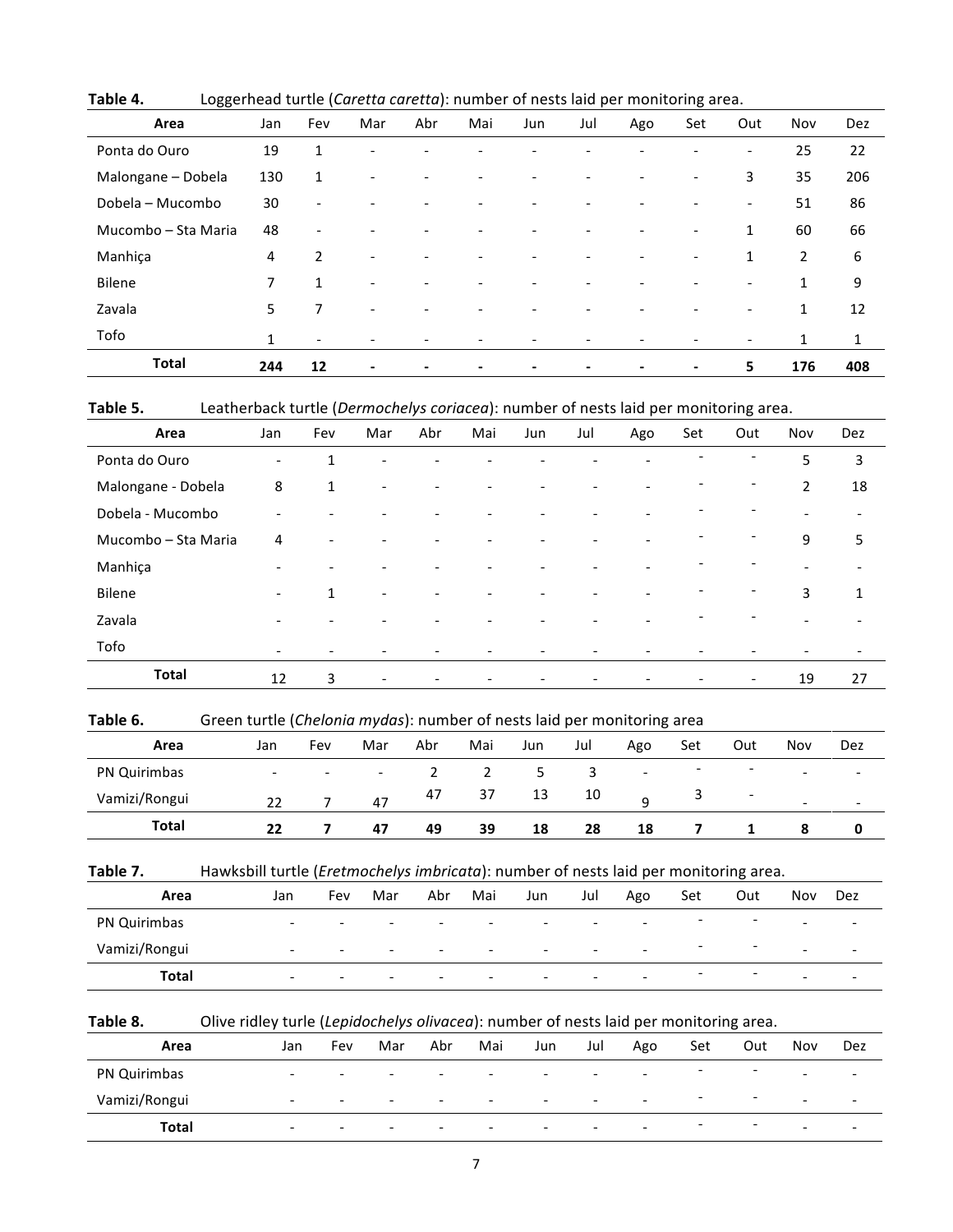| Area                | Jan            | Fev            | Mar                      | Abr                          | Mai                      | Jun | Jul | Ago | Set                      | Out                          | Nov                      | Dez                      |
|---------------------|----------------|----------------|--------------------------|------------------------------|--------------------------|-----|-----|-----|--------------------------|------------------------------|--------------------------|--------------------------|
| Ponta do Ouro       |                |                |                          |                              |                          |     |     |     |                          |                              |                          | $\qquad \qquad -$        |
| Malongane - Dobela  |                |                |                          |                              | -                        |     |     |     |                          | $\overline{\phantom{a}}$     | $\overline{\phantom{0}}$ | $\overline{\phantom{a}}$ |
| Dobela - Mucombo    |                |                | $\overline{\phantom{0}}$ | $\overline{a}$               | $\overline{\phantom{0}}$ |     |     |     |                          | $\qquad \qquad \blacksquare$ | $\overline{\phantom{a}}$ | $\overline{\phantom{0}}$ |
| Mucombo - Sta Maria |                |                |                          |                              |                          |     |     |     |                          |                              | $\overline{\phantom{a}}$ | $\overline{\phantom{a}}$ |
| Manhiça             |                |                |                          | $\qquad \qquad \blacksquare$ |                          |     |     |     |                          |                              |                          | $\overline{\phantom{a}}$ |
| Bilene              |                |                |                          |                              |                          |     |     |     |                          |                              |                          | $\overline{\phantom{0}}$ |
| Zavala              | $\overline{2}$ | $\overline{a}$ |                          |                              |                          |     |     |     |                          | $\overline{\phantom{0}}$     | $\overline{\phantom{0}}$ | $\mathbf{1}$             |
| Tofo                |                |                | $\overline{\phantom{a}}$ |                              | -                        |     |     |     |                          | $\overline{\phantom{a}}$     | $\overline{\phantom{a}}$ | $\overline{\phantom{a}}$ |
| São Sebastião       | $\mathbf{1}$   | $\overline{a}$ | $\overline{\phantom{0}}$ |                              |                          |     |     |     | $\overline{\phantom{a}}$ | $\overline{2}$               | $\mathbf{1}$             | 5                        |
| PN Quirimbas        |                |                |                          |                              |                          |     |     |     |                          |                              | $\overline{\phantom{a}}$ | $\overline{\phantom{a}}$ |
| Vamizi/Rongui       |                |                |                          |                              |                          |     |     |     |                          |                              |                          | $\overline{\phantom{a}}$ |
| <b>Total</b>        | 3              |                |                          |                              | -                        |     |     |     | $\blacksquare$           | $\overline{2}$               | 1                        | 6                        |

Table 9. Unidentified marine turtle species: number of nests laid per monitoring area.

| Table 10. |  | Number of nests destroyed by natural causes per monitoring areas (NI = not identified) |
|-----------|--|----------------------------------------------------------------------------------------|
|-----------|--|----------------------------------------------------------------------------------------|

| Area                | C. caretta               | D. coriácea              | C. mydas                 | E. imbricata             | L. olivacea              | N.I.                     |
|---------------------|--------------------------|--------------------------|--------------------------|--------------------------|--------------------------|--------------------------|
| Ponta do Ouro       | $\overline{\phantom{0}}$ |                          | $\qquad \qquad -$        | $\overline{\phantom{0}}$ | $\overline{\phantom{0}}$ |                          |
| Malongane - Dobela  |                          |                          | $\overline{\phantom{0}}$ |                          |                          |                          |
| Dobela - Mucombo    |                          |                          |                          |                          |                          |                          |
| Mucombo - Sta Maria |                          |                          | $\overline{a}$           |                          |                          |                          |
| Manhiça             |                          |                          | $\overline{\phantom{0}}$ |                          |                          |                          |
| Bilene              |                          |                          |                          |                          |                          |                          |
| Zavala              |                          |                          |                          |                          |                          |                          |
| PN Quirimbas        |                          |                          |                          |                          |                          |                          |
| Vamizi/Rongui       |                          | $\overline{\phantom{0}}$ | 34                       | $\overline{\phantom{a}}$ |                          | $\overline{\phantom{0}}$ |
| <b>Total</b>        | -                        |                          | 34                       | Ξ.                       | -                        | $\blacksquare$           |

| Table 11. | Number of reported cases of stolen eggs per monitoring area (NI = not identified) |  |  |  |
|-----------|-----------------------------------------------------------------------------------|--|--|--|
|-----------|-----------------------------------------------------------------------------------|--|--|--|

| Area                | C. caretta | D. coriacea | C. mydas                 | E. imbricata             | L. olivacea | N.I. |
|---------------------|------------|-------------|--------------------------|--------------------------|-------------|------|
| Ponta do Ouro       |            |             | $\overline{\phantom{a}}$ |                          |             |      |
| Malongane - Dobela  |            |             |                          |                          |             |      |
| Dobela - Mucombo    |            |             |                          |                          |             |      |
| Mucombo - Sta Maria |            |             |                          |                          |             |      |
| Manhiça             | 3          |             |                          |                          |             |      |
| Bilene              |            |             |                          |                          |             |      |
| Zavala              |            |             |                          |                          |             |      |
| Tofo                |            |             |                          |                          |             |      |
| Vamizi/Rongui       |            |             |                          | $\overline{\phantom{0}}$ |             |      |
| <b>Total</b>        | 4          |             |                          |                          |             |      |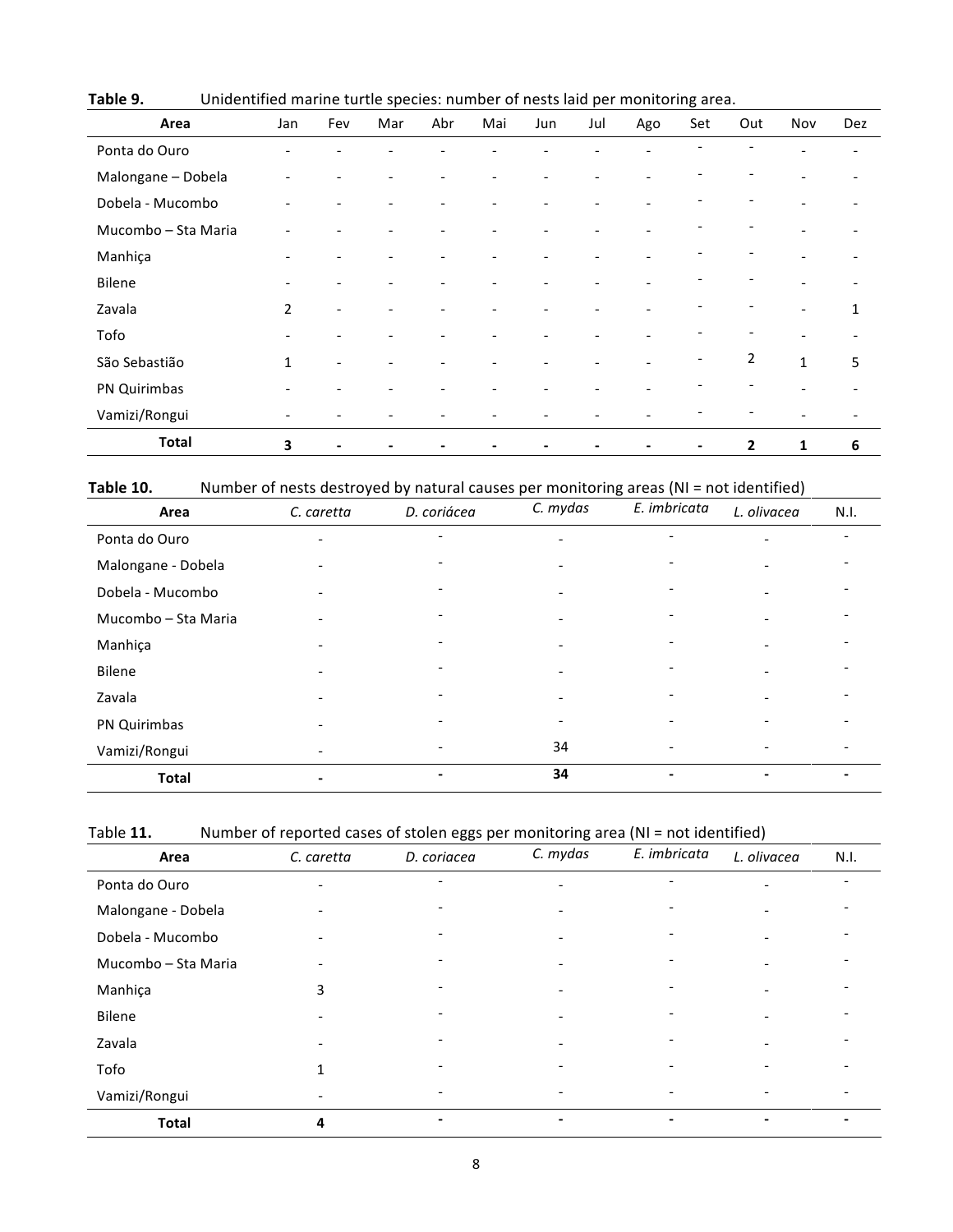| Área                | C. caretta                   | D. coriácea | C. mydas | E. imbricata | L. olivacea |
|---------------------|------------------------------|-------------|----------|--------------|-------------|
| Ponta do Ouro       | 4                            |             |          |              |             |
| Malongane - Dobela  | 128                          | 9           |          |              |             |
| Dobela - Mucombo    | 30                           |             |          |              |             |
| Mucombo - Sta Maria | 7                            |             |          |              |             |
| Manhiça             |                              |             |          |              |             |
| Bilene              |                              |             |          |              |             |
| Zavala              | $\qquad \qquad \blacksquare$ |             |          |              |             |
| PN Quirimbas        |                              |             |          |              |             |
| Vamizi/Rongui       |                              |             | 22       |              |             |
| <b>Total</b>        | 169                          | 10          | 22       |              |             |

Table 12. Number of marine turtles tagged per monitoring area.

Table 13. Reported adult marine turtle mortality per monitoring area

| Area                 | <b>Species/Causes</b>                                                                                                                         | <b>Total</b> |
|----------------------|-----------------------------------------------------------------------------------------------------------------------------------------------|--------------|
| Ponta do Ouro        |                                                                                                                                               |              |
| Malongane - Dobela   |                                                                                                                                               |              |
| Dobela - Mucombo     | 1 CC - natural causes                                                                                                                         | 1            |
| Mucombo - Sta Maria  |                                                                                                                                               |              |
| Manhiça              |                                                                                                                                               |              |
| <b>Bilene</b>        | 2 CM - natural causes<br>$1$ CC – killed by locals                                                                                            | 3            |
| Zavala               | 1 CC - carapace with signs of being killed with a hatchet<br>$1$ CC – caught stranded in fishing net<br>1 DC - caught stranded in fishing net | 3            |
| Primeiras e Segundas | 8 LO - caught stranded in fishing net<br>2 NI - caught stranded in fishing net                                                                | 10           |
| PN Quirimbas         |                                                                                                                                               |              |
| Vamizi/Rongui        |                                                                                                                                               |              |
| Total                |                                                                                                                                               | 17           |